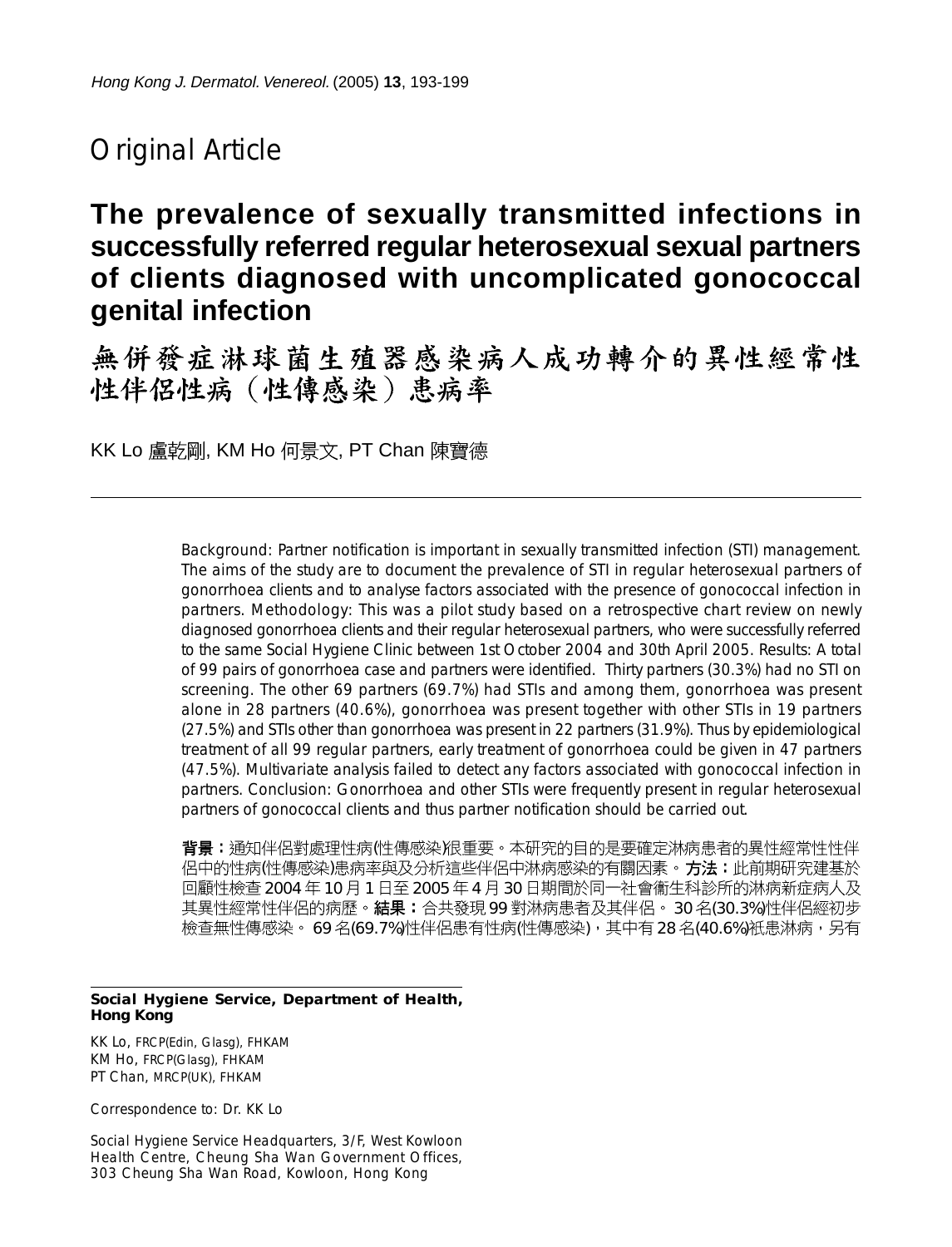19名(27.5%)兼患淋病和其他性病(性傳感染), 22名(31.9%)衹患其他性病(性傳感染)。可見對99名 異性經常性伴侶進行流行病治療則能對47名(47.5%)性伴侶給予早期的淋病治療。多元分析未發現 影響性伴侶患淋病的因素。結論:淋病患者的異性經常性伴侶常患有淋病及其他性病(性傳感染), 故通知伴侶應該進行。

**Keywords:** Gonorrhoea, partners

關鍵詞:淋病,性伴侶

## **Introduction**

Gonorrhoea (GC) is a common sexually transmitted infection (STI) in Hong Kong. It ranked as the third commonest STI reported in Social Hygiene Service in the year 2004.<sup>1</sup> GC is a bacterial STI readily cured by antibiotics but female clients can be asymptomatic and untreated infection can lead to pelvic inflammatory disease, ectopic pregnancy and infertility. Partner notification by the index cases (patient referral) and epidemiological treatment (i.e. treatment of attended partners based on their contact history with index clients irrespective of the initial screening results) are being carried out in the Social Hygiene Service. According to statistics of the Social Hygiene Service in 2004, for those clients who received partner referral from our health nurses, the rate of successful partner notification (for all STI as a whole) was 58.3% and 51.3% for male and female index clients respectively. The aims of epidemiological treatment are to ensure timely treatment of infected sex partners, to reduce potential sequel of untreated disease and to prevent reinfection of the index cases. Moreover, it provides an opportunity for partner counselling, health education and screening of other STIs. The potential effectiveness of such an approach depends on willingness of index client to refer their partners, partners' compliance in seeking care after notification, whether the STI can be eradicated by drug therapy, drug compliance of partners and the prevalence of gonorrhoea and other STIs in partners. The aims of the present study are: 1) to document the prevalence of STI in regular heterosexual partners of GC clients in

Social Hygiene Service and 2) to analyse factors associated with the presence of GC in partners.

#### **Methodology**

#### *Inclusion criteria*

This a retrospective study carried out in Social Hygiene Clinics. They were the only public specialty clinics dealing with clients with various STIs and provided free of charge service to Hong Kong citizens. All newly diagnosed GC cases from 1st October 2004 to 30th April 2005 were identified. Cases were included if they had a heterosexual orientation, were willing to refer regular partners and their partners attended the same Social Hygiene Clinic as the index cases. Repeat GC infections were counted as further cases if sexual history suggested reinfections rather than treatment failure.

*Clinical management and partner notification* After obtaining consent, history taking, physical examination and urethral smear examination were carried out for all patients (index cases or partners). For female patients, additional swabs were taken from vagina and endocervix. Appropriate smears were examined under microscopy by Gram stain and saline wet-mount and they were also sent for culture. Chlamydia trachomatis (CT) PCR was not universally performed; it was carried out in all new clinic attendees but only in some old attendees subjected to the decision of the attending physicians. Serology tests for syphilis and HIV were also performed. All GC cases received appropriate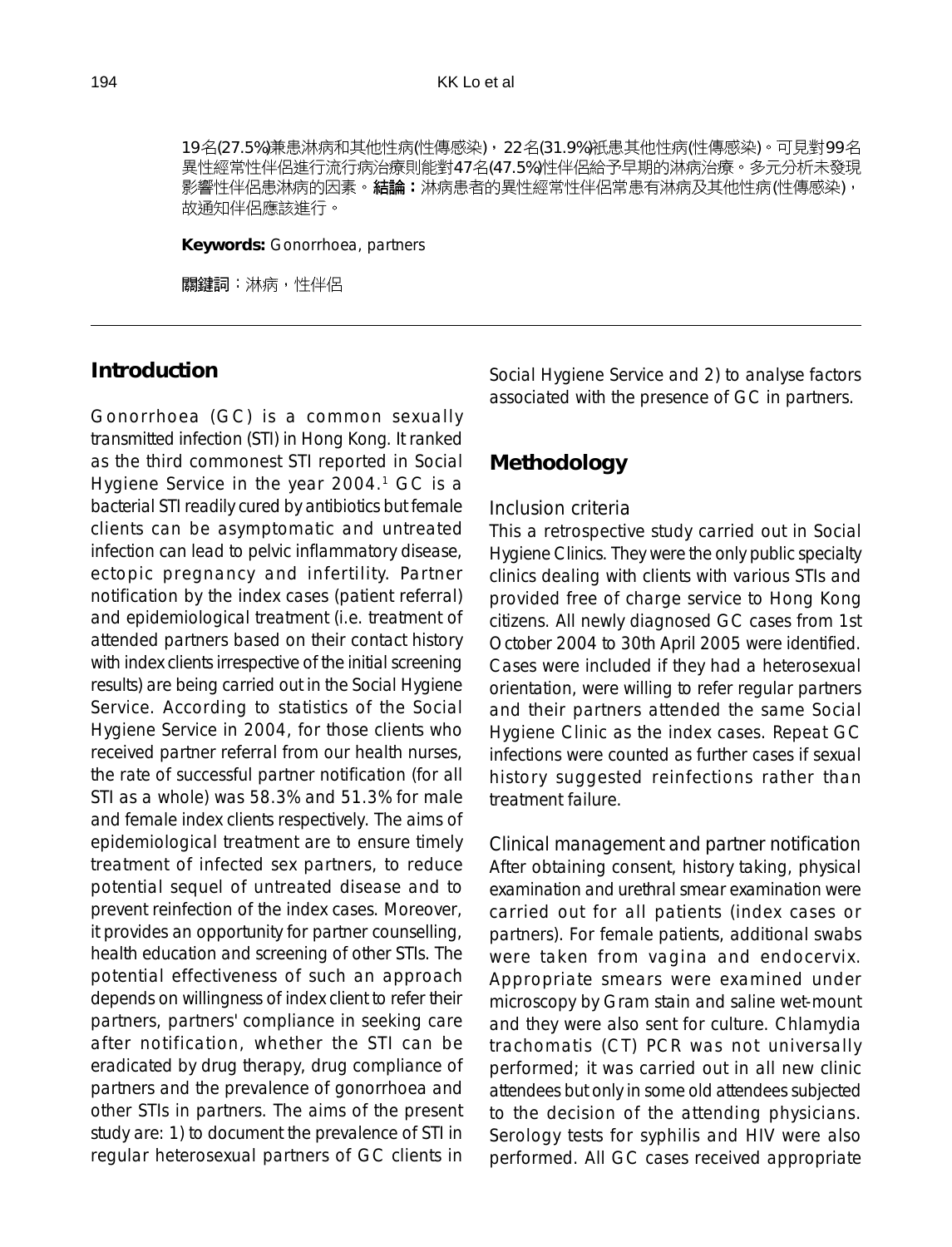treatment for their STI(s) in our clinic and test of cure for GC was carried out one week later. They were interviewed by health nurses who explained to the cases the nature of STI (including its mode of transmission and prevention) as well as the importance of referral of contacts. In our clinics, partner notification was performed by patient referral, i.e. index cases notified their partners themselves with the use of a contact slip. Diagnostic coding, instead of the disease name, was written on the contact slip to ensure confidentiality. History taking, physical examination and appropriate investigations were carried out for referred partners. Epidemiological treatment for GC was given to all attended partners irrespective of their initial microscopy results. Our health nurses also kept record on partners successfully referred to our clinics.

#### *Data collection*

All newly diagnosed GC cases, with their sexual partners seen in the same clinic within the study period, were recruited. Data on gender, STI(s) diagnosed in the same visit, treatment received, days lapsed for partner referral, timing of and condom use during last sexual contact with regular partners were collected by review of clinical records.

#### *Diagnosis of sexually transmitted infections*

GC was present if either microscopy was positive for intracellular gram-negative diplococci or culture was positive for Neisserria gonorrhoeae. CT was detected by means of Amplicor test, a FDA approved test based on polymerase chain reaction. Non-gonococcal urethritis (NGU) and non-specific genital tract infection (NSGI) were diagnosed if microscopy examination revealed 5 or more and 30 or more polymorphonuclear cells per high power field from anterior urethra of male and endocervix of female respectively. Saline wet-mount of high vaginal smear was used to identify Trichomonas vaginalis (TV).

#### *Statistical analysis*

All calculations were performed by SPSS 10.0.

Variables potentially associated with GC presence in partners were assessed by chi-square test in univariate analysis. These included gender of index cases, presence of mixed STIs in index cases, days lapsed for partner referral, timing of and condom use in last sexual intercourse with regular partners. Odds ratios with 95% confidence intervals were calculated for both univariate and multivariate analyses. Multivariate analysis by logistic regression was used to analyse predictors for GC presence in partners, with entry into model when p<0.2 in the initial univariate analysis.

# **Results**

## *Spectrum of sexually transmitted infections in index cases*

A total of 99 pairs of GC cases and regular partners were identified. The sex ratio of index cases (F:M) was 1:1.36 (47 female, 57 male). All of them were HIV-antibody negative. All index cases had GC by definition and additional STIs were present in 20 cases (20.2%). No cases had more than two STIs. The spectrum of STIs in index cases was listed in Table 1. The commonest concurrent STI was CT (14.1%).

## *Spectrum of sexually transmitted infections in regular partners*

Regular partners were seen in a median of three days after index cases were diagnosed to have GC. While 30 partners (30.3%) had no STI on screening, the other 69 partners (69.7%) had STIs (Figure 1). Among the 69 partners infected with STIs, GC was present alone in 28 partners (40.6%), GC was present together with other STIs in 19 partners (27.5%) and STIs other than GC was present in 22 partners (31.9%). Thus by epidemiological treatment of all 99 regular partners, early treatment of GC could be given in 47 partners (47.5%) (Table 1). By encouraging partner to attend clinic for examination, diagnosis of STIs other than GC could also be achieved in 41 partners (41.4%). The most common concurrent STI in GC positive partners was CT,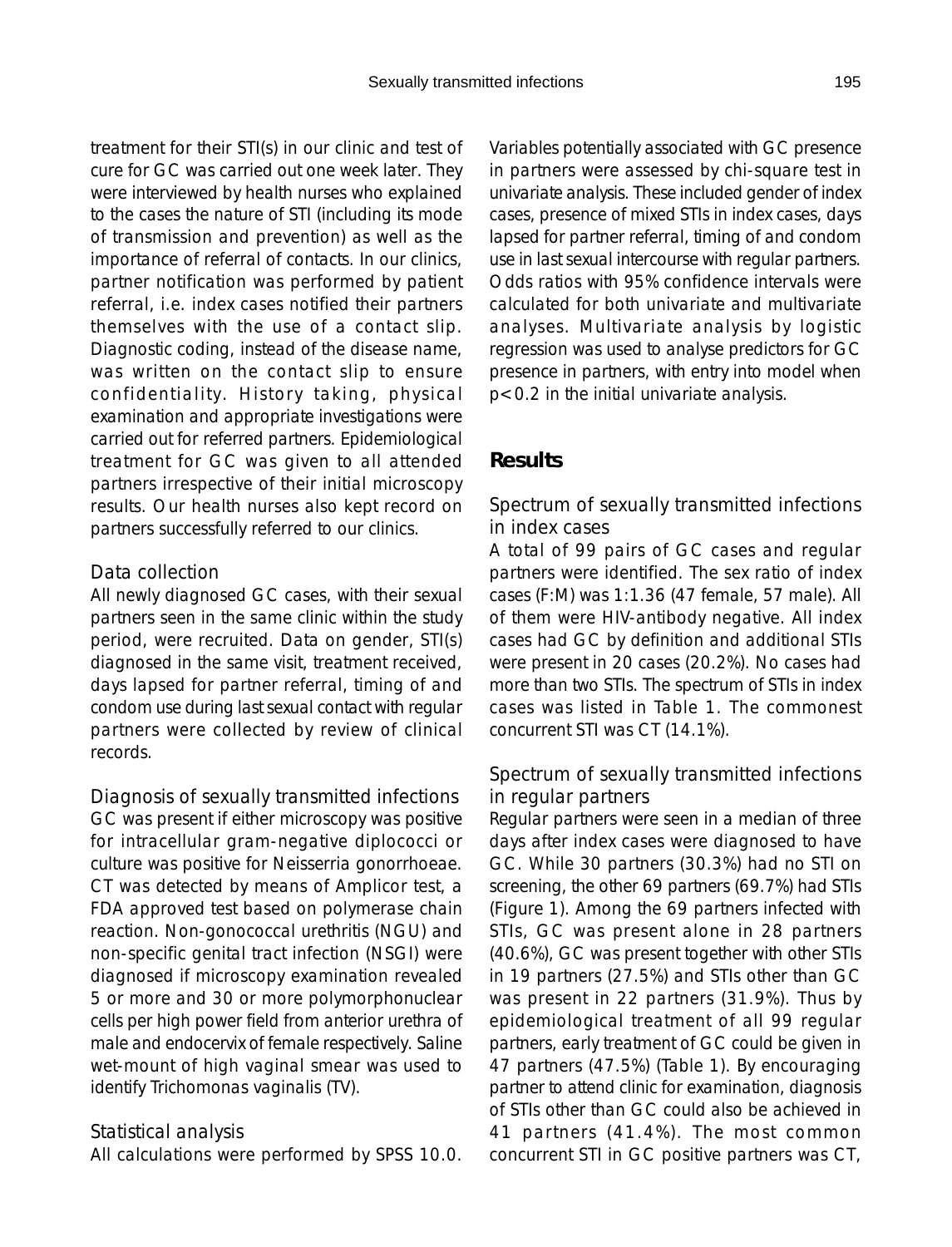

**Figure 1.** Sexually transmitted infections in regular partners of GC cases.

| Types of sexually transmitted infections | Index $(n=99)$ | Regular partners ( $n = 99$ ) |  |
|------------------------------------------|----------------|-------------------------------|--|
|                                          | No. $(\%)#$    | No. $(\%) \#$                 |  |
| No STI                                   | 0(0.0)         | 30(30.3)                      |  |
| GC                                       | 99 (100.0)     | 47 (47.5)                     |  |
| CT                                       | 14(14.1)       | 25(25.3)                      |  |
| TV                                       | 1(1.0)         | 2(2.0)                        |  |
| NGU/NSGI                                 | 2 $(2.0)$      | 13(13.1)                      |  |
| Other STIs                               | 3(3.0)         | 4 $(4.0)$                     |  |

**Table 1.** Spectrum of sexually transmitted infections present in index GC cases and their regular partners

Abbreviations: GC: Gonorrhoea; CT: Chlamydia trachomatis; TV: Trichomonas vaginalis, NGU: non-gonococcal urethritis; NSGI: non-specific genital tract infection; STI: sexually transmitted infection

 $#$  The sum is greater than 100% as multiple infections can be present in the same patient

followed by NGU/NSGI and TV (Table 2). All partners received epidemiological treatment for GC and additional treatment was also given if other STIs were diagnosed.

# *Condom use and median time in last sexual contact*

Condom use was infrequent and only 11 pairs (11.1%) reported the use of condom during their last sexual intercourse with regular partners. The median time of last sexual contact with sexual

partners in the condom use and without condom group was 5 days and 14 days respectively.

#### *Factors associated with the presence of GC in regular partners*

Table 3 showed the association between the presence of GC in regular partners and various variables. In univariate analysis, although it seemed that no condom use during the last sexual intercourse with regular partners  $(p=0.167)$ , last sexual contact with index cases ≤14 days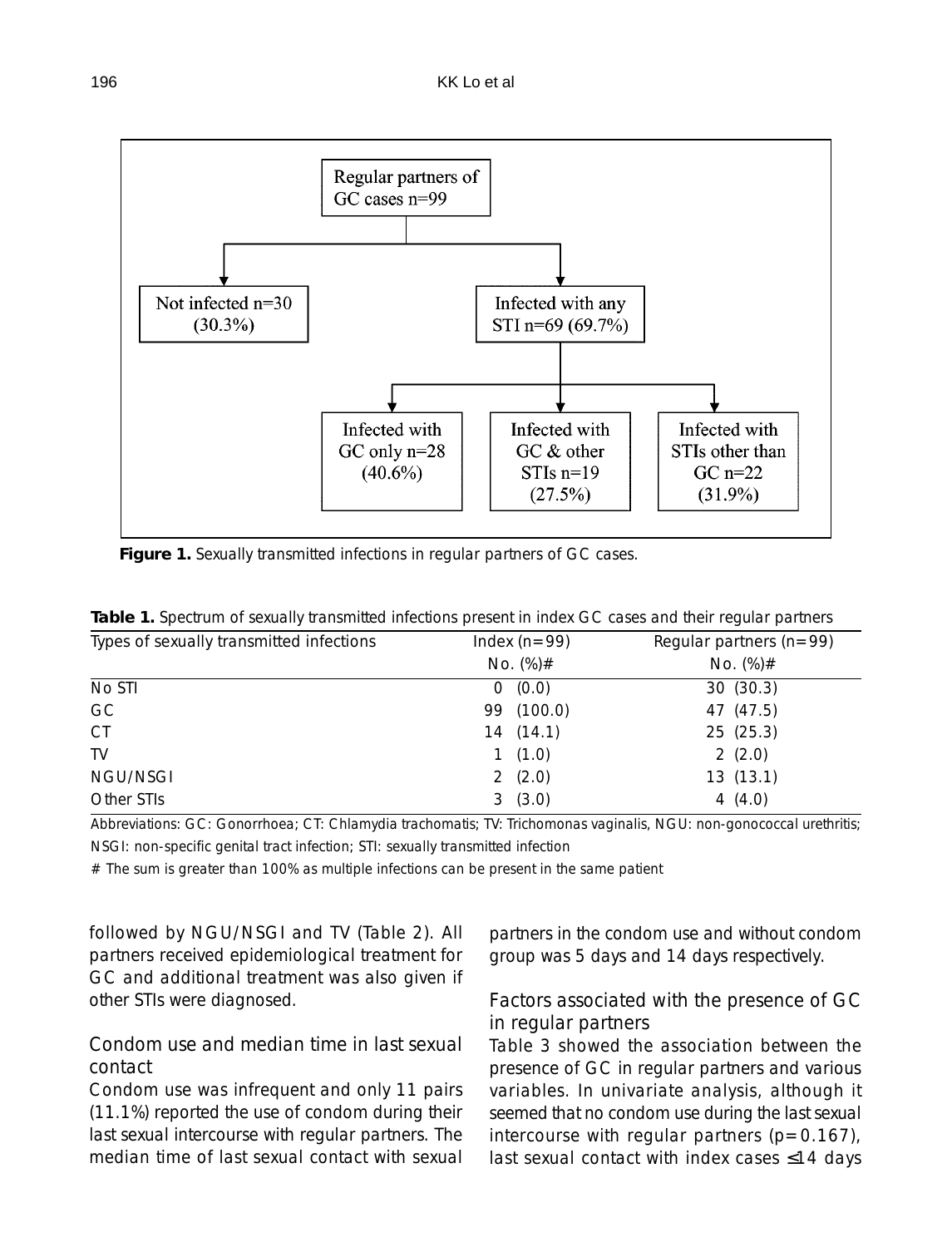| <b>10.0000 - Pooling and School</b> Indian Company and Controlled the Control Pontificial |                      |             |  |  |  |
|-------------------------------------------------------------------------------------------|----------------------|-------------|--|--|--|
| Types of sexually transmitted                                                             | GC positive partners | Percentage# |  |  |  |
| infections in addition to GC                                                              | $(n=47)$             |             |  |  |  |
| Nil                                                                                       | 28                   | 59.6        |  |  |  |
| <b>CT</b>                                                                                 | 15                   | 31.9        |  |  |  |
| TV                                                                                        |                      | 4.3         |  |  |  |
| NGU/NSGI                                                                                  |                      | 8.5         |  |  |  |
| Other STIs                                                                                |                      | 0.0         |  |  |  |

**Table 2.** Spectrum of sexually transmitted infections in GC positive partners

Abbreviations: GC: Gonorrhoea; CT: Chlamydia trachomatis; TV: Trichomonas vaginalis, NGU: non-gonococcal urethritis; NSGI: non-specific genital tract infection; STI: sexually transmitted infection

# The sum is greater than 100% as multiple infections can be present in the same patient

| Variables                           |                                                | GC absent in partners GC present in partners Unadjusted OR |                    | Adjusted OR                         |
|-------------------------------------|------------------------------------------------|------------------------------------------------------------|--------------------|-------------------------------------|
|                                     | No. (%)                                        | No. (%)                                                    | $(95% \text{ Cl})$ | $(95% \text{ Cl})$                  |
| Gender of index cases               |                                                |                                                            |                    |                                     |
| Female                              | 23(44.2)                                       | 19(40.4)                                                   | $0.86(0.39-1.9)$   |                                     |
| Male                                | 29(55.8)                                       | 28 (59.6)                                                  | 1.0                |                                     |
| STI diagnosed in index cases        |                                                |                                                            |                    |                                     |
| GC only                             | 39 (75.0)                                      | 41 (87.2)                                                  |                    | 2.28 (0.79-6.59) 2.37 (0.78-7.17)   |
| $GC + other STIs$                   | 13(25.0)                                       | 6(12.8)                                                    | 1.0                | 1.0                                 |
| Time interval for partner referral  |                                                |                                                            |                    |                                     |
| $\leq$ 14 days                      | 43 (82.7)                                      | 45 (95.7)                                                  |                    | 4.71 (0.96-23.05) 4.07 (0.80-20.82) |
| $>14$ days                          | 9(17.3)                                        | 2(4.3)                                                     | 1.0                | 1.0                                 |
|                                     | Condom use in last sexual contact with partner |                                                            |                    |                                     |
| No.                                 | 44 (84.6)                                      | 44 (93.6)                                                  |                    | 2.67 (0.67-10.70) 3.90 (0.91-16.66) |
| Yes                                 | 8(15.4)                                        | 3(6.4)                                                     | 1.0                | 1.0                                 |
| Last sexual contact with index case |                                                |                                                            |                    |                                     |
| $\leq$ 14 days                      | 33(63.5)                                       | 36(76.6)                                                   | $1.88(0.78-4.54)$  | $1.98(0.77 - 5.10)$                 |
| $>14$ days                          | 19(36.5)                                       | 11(23.4)                                                   | 1.0                | 1.0                                 |

 $(p=0.158)$  and time interval for partner referral ≤14 days (p=0.056) were associated with a higher GC detection rate in partners, they did not reach statistical significance. Multivariate analysis also failed to detect any significant variables associated with GC detection in partners.

## **Discussion**

Partner notification is a core component of STI management. Three approaches for partner notification have been used: provider referral, patient referral and contract referral.<sup>2</sup> Ideally, all sexual partners of index cases should be notified, evaluated and treated accordingly. But in practice, many index cases do not notify their partners and partners may not attend even after notification. Alternatively, patient-delivered partner therapy (PDPT) has been advocated. It is the practice of providing disease-specific antimicrobial agents to clients for delivery to their sex partners, in addition to recommending referral for evaluation.3 Two randomised controlled trials compared strategies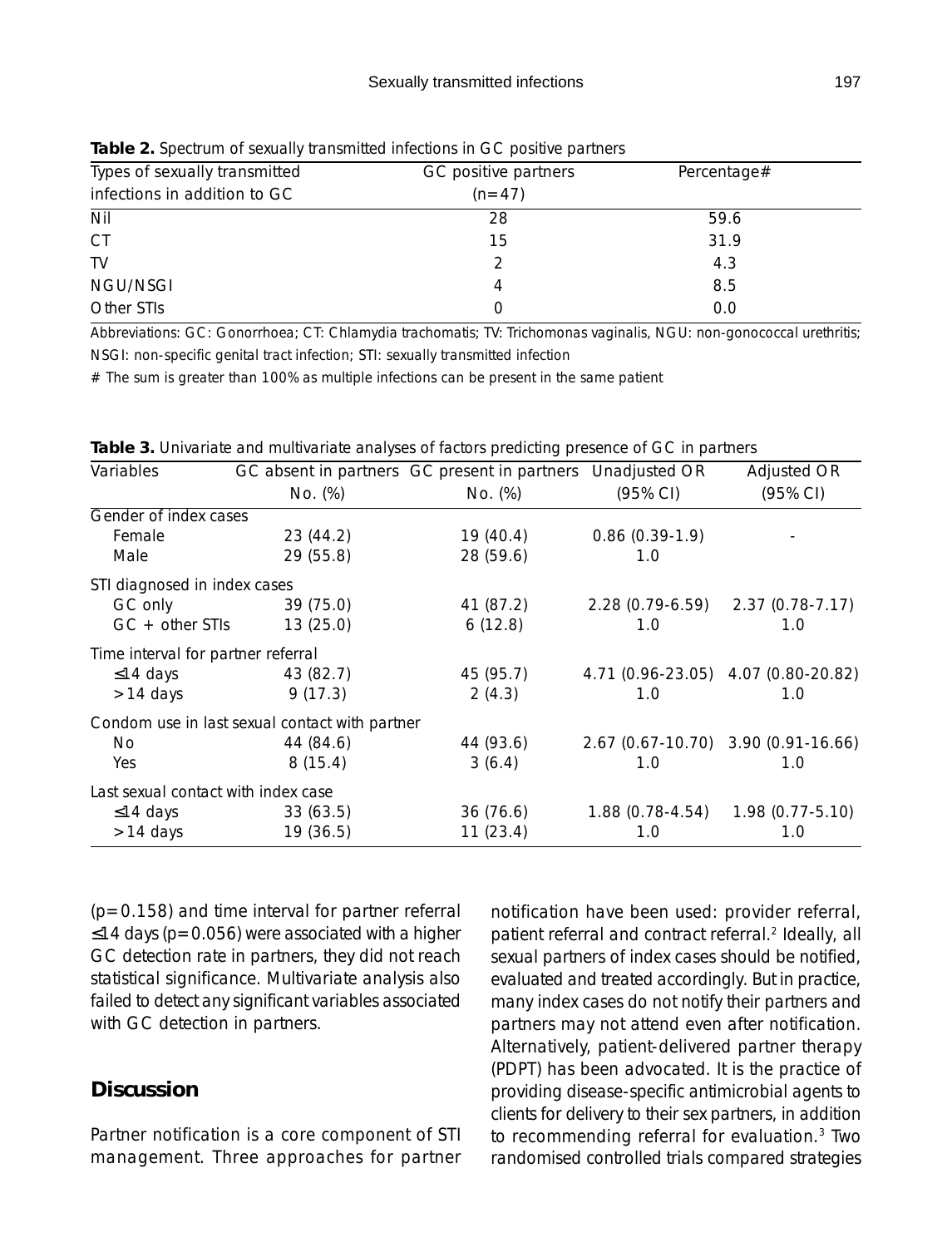that included PDPT with those primarily involved partner referral. The first found a non-significant reduction in persistent or recurrent Chlamydia infection in women.<sup>4</sup> The second found significant fewer persistent or recurrent chlamydial or gonococcal infections among men and women whose partners had received expedited therapy, including PDPT, compared with those whose partners had only received a referral.5 The potential effectiveness of PDPT and epidemiological treatment of partners (regardless of their culture result) depends, in part, on the prevalence of concordant STIs present in the partners. In the present study, GC is present in 47.5% of regular partners of GC clients, which concurs with data from the literature (33% to 47%).3,6,7 Initial assessment of GC partners by microscopic examination for intracellular gram negative diplococci is not without limitation, especially of its well known lower detection rate in women (sensitivity of 50-70%).8 Thus, in the absence of reliable point-of-care testing for GC, epidemiological treatment may be beneficial in the subgroup of partners who may not return for follow up for their culture results.

Risk factors of GC infection, according to studies in Western countries, include African Americans, low socioeconomic status, early onset of sexual intercourse, unmarried, past history of GC infection, illicit drug use and prostitution.<sup>8</sup> In the present pilot study, instead of these risk factors, we have collected data describing some of the characteristics of the sexual relationship between clients and their regular partners and the time for referral. In an attempt to find out which subgroup of partners may be mostly benefited from epidemiological treatment, both univariate and multivariate analyses failed to detect any variables significantly associated with detection of GC in partners. Moreover, for those who were infected with any STIs, 59.4% had STIs other than GC, the most common ones were CT and NGU/NSGI. Thus, we believe that partner notification is better strategy in our clients than PDPT as it allows

detection and treatment of other STIs and provides an opportunity for health education of safer sex behaviour. However, we acknowledge that the current study has limited power in detecting significant factors for GC detection in partners because of its small size.

While partner notification and epidemiological treatment have the theoretical advantages of screening of other STIs in partners, health education on safe sex behaviour, treating asymptomatic partners and prevent disease sequel, it also have disadvantages in terms of drug-related complications, unnecessary treatment of uninfected partners and risk of fostering antibiotic resistance. Despite the central position of contact tracing or partner notification in STIs management, its impact on index patient reinfection rate, changes in behaviour of index cases and their partners, incidence of STIs, and cost-effectiveness has not been firmly established.2,6,7 This is, in part, due to few proper randomised controlled trials and variability of study designed (e.g. referral method and the differences in disease assessed) that made comparison of trials difficult.2

The present study has its own limitations. Firstly, to facilitate data collection, only regular partners seen within the same clinic were included. Although there was no concrete data on those whose regular partners were seen in different Social Hygiene Clinics, we did not think that they would be different from those recruited in the present study. Secondly, the present study is only a pilot one and further trials with a larger sample size and more demographic data are necessary to verify any other significant factor(s) associated with GC detection in regular partners. Thirdly, the study did not include any data on regular partners that were not managed in Social Hygiene Clinics or were not treated at all by any physicians even though index cases had been informed of the risk of reinfection. The inclusion of such data, although not possible at present, would give a clearer